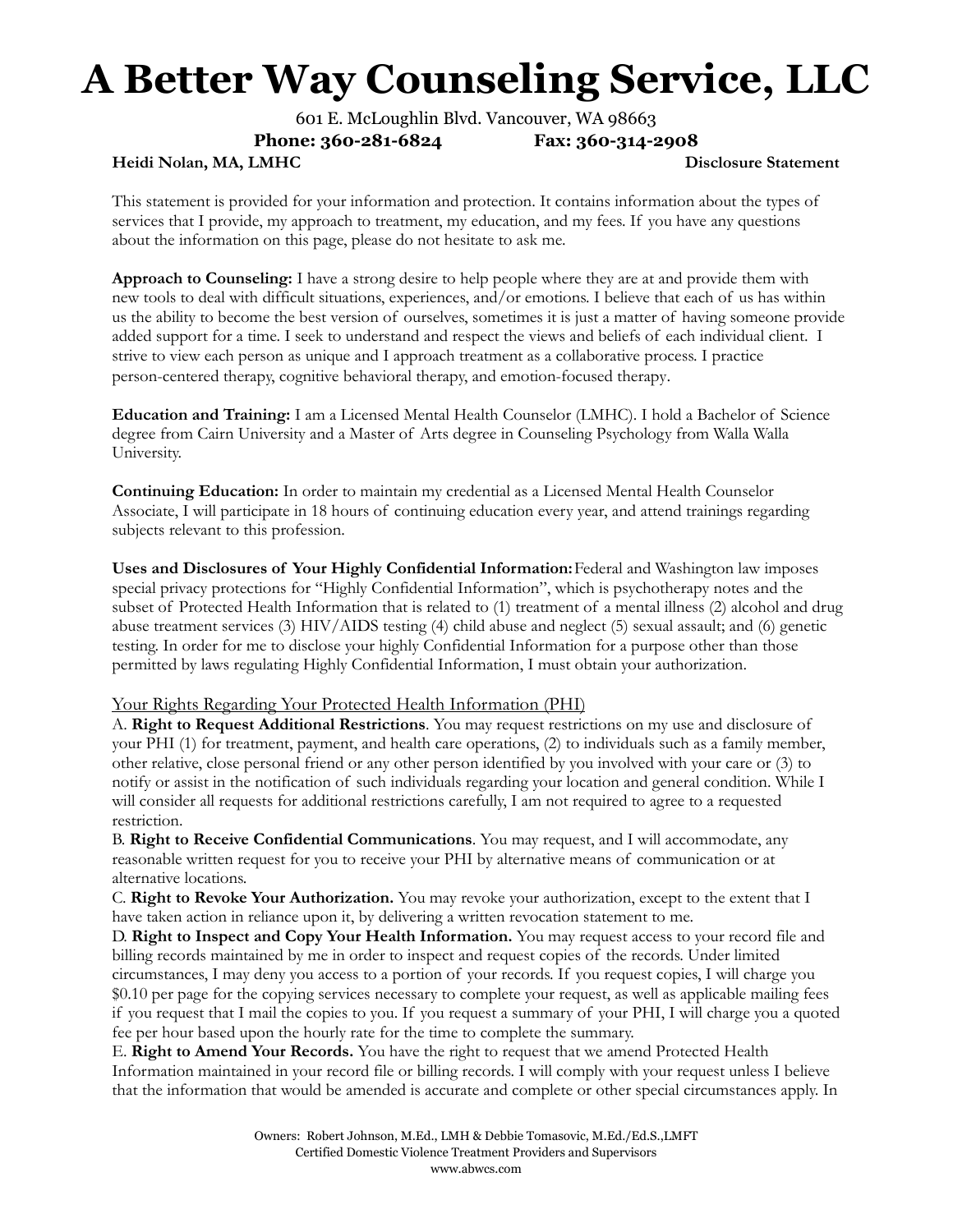# 601 E. McLoughlin Blvd. Vancouver, WA 98663

# **Phone: 360-281-6824 Fax: 360-314-2908**

such cases, I will allow you to place any statements into your chart to accompany the document/statement you wish to amend.

F. **Right to Receive an Accounting of Disclosures.**Upon request, you may obtain an accounting of certain disclosures of your PHI made by me during any period of time prior to the date of your request provided such period does not exceed seven years after discharge/termination from service. I will charge you \$0.10 per page for the copying services necessary.

G. **Right to Receive Paper Copy of this Notice**. Upon request, you may obtain a paper copy of this notice.

# **Permissible Use and Disclosure Without Prior Written Consent:**

- A. *Public Health Activities:* I am legally required to disclose your PHI for the following public health activities: (a) to report health information to public health authorities for the purpose of preventing or controlling disease, injury, or disability; and (b) to report child, elderly and disabled persons' abuse and neglect to the Washington Child Protective Services or other government authorities authorized by law to receive such reports.
- B. *Victims of Abuse, Neglect, or Domestic Violence*: If I reasonably believe a you are a victim of abuse, neglect or domestic violence, I may disclose your PHI to the Washington Child Protective Services, the Washington Department of Human Services or other governmental authority, including a social service or protective services agency, authorized by law to receive reports of such abuse, neglect, or domestic violence.
- C. *Judicial and Administrative Proceedings:* I may disclose your PHI in the course of a judicial or administrative proceeding in response to a legal order or other lawful process.
- D. *Law Enforcement Of icials:* I may disclose your PHI to the police or other law enforcement officials as required or permitted by law or in compliance with a court order or a grand jury or administrative subpoena.
- E. *Decedents:* I may disclose your PHI to a coroner or medical examiner as authorized by law.
- F. *Health or Safety:* I am legally required by law to use or disclose your PHI to prevent or lessen a serious and imminent threat to a person's or the public's health and safety. [164.512(j)]
- G. *Specialized Government Functions:* I may use and disclose your PHI to units of the government with special functions, such as the U.S. military or the U.S. Department of State under certain circumstances.  $[164.512(k)]$
- H. *Workers' Compensation:* I may disclose your PHI as authorized by and to the extent necessary to comply with state law relating to workers' compensation or other similar programs. [164.512(l)]
- I. *As required by law:* I may use and disclose your PHI when required to do so by any other law not already referred to in the preceding categories.

If you are not present, or the opportunity to agree or object to a use or disclosure cannot practically be provided because of your capacity or an emergency circumstance, I may exercise my professional judgment to determine whether a disclosure is in your best interest. If I disclose information to a family member, other relative, or a close personal friend, I will disclose only information that I believe is directly relevant to the person's involvement with your health care.

It is a professional best practice for counselors to engage in either peer-to-peer or professional oversight supervision activities throughout the course of their career. As Licensed Mental Health Counselor Associate with the Washington State Department of Health, I am required to receive supervision by a Licensed Mental Health Counselor. My direct supervisor is Robert Johnson, LMHC, though I will also receive peer-to-peer supervision from other therapists at the clinic. During my supervision meetings I may discuss cases and treatment for the purposes of improving care and/or professional development. If I make reference to my counseling with you, I will do so in a way that disguises your identity and limits disclosure of your PHI. If such a disguise is impossible or undesirable, I will ask you to sign a waiver. If you do not agree to sign, I will not make identifiable reference to you.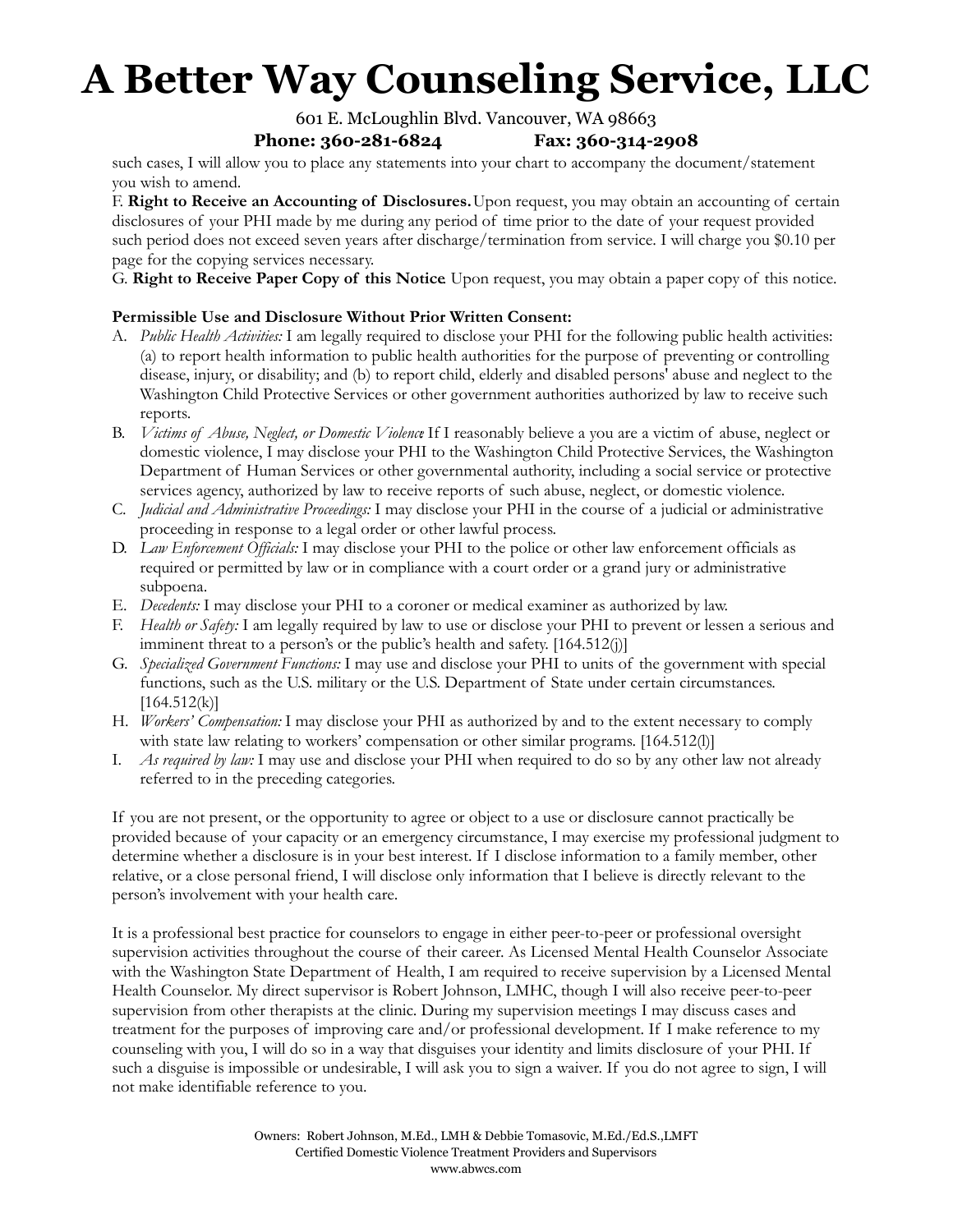# 601 E. McLoughlin Blvd. Vancouver, WA 98663 **Phone: 360-281-6824 Fax: 360-314-2908**

# **Financial Terms and Conditions**

**Fees:** The hourly fee for counseling sessions is \$195 with a sliding scale offered upon request. Counseling sessions are 45-50 minutes long. A no show or late cancellation (within less than 24 hours of appointment) will require full fee (insurance rate plus your co-pay/coinsurance or full out of pocket fee) payment unless there is a documented medical emergency. The fee can be waived for other emergencies if the counselor deems it okay.

**Requesting Records:** If you require information fromyour records, it will be subject to a documentation fee. The clerical fee is \$15. The first 30 pages will be \$0.65 per page; anything above 30 pages will be \$0.50 per page. However, where editing of records by a health care provider is required by statute and is done by the provider personally, the fee may be the usual and customary charge for a basic office visit.

**Court Fees:** If I am legally obligated to testify incourt, the subpoenaing party will be responsible for paying my court fees. Those fees are set at the rate of \$200 per hour. This fee will be charged for preparation time (including report or letter writing, filing documents at the court, or returning required calls that pertain to the case), driving time, waiting time, as well as testifying and any attorney fees or costs I incur as a result of the legal action. Please note that additional fees could apply in the event I have to interrupt vacation or personal time in order to appear in court for litigation.

**Default:** Default of the Financial Terms and Conditionsof this Agreement occurs when payment is not received within thirty days of when service(s) is provided or when a fee is incurred.

**Event of Default:**In the event of default, we shallhave the right to the following remedies, which are intended to be cumulative and in addition to any other remedies provided under applicable law or under this Contract:

- 1. If we incur attorney fees because of a default by Client, Client shall pay all such fees whether or not litigation is filed and all costs related to legal action including without limitation filing fees, court fees, and other service fees.
- 2. Venue for any such action by us shall be in Clark County, Washington.
- 3. If we employ a collection agency to recover delinquent charges, Client agrees to pay all collection agency and other fees, if any, charged to us in addition to other sums payable under this Contract.
- 4. If the collection agency incurs attorney fees because of default by Client, Client shall pay all such fees whether or not litigation is filed and all costs related to legal action including without limitation filing fees, court fees, and service fees.
- 5. Venue for any such action by the collection agency shall be in Clark County, Washington.

**Collection Costs:** In the Event of Default of the FinancialTerms and Conditions of this Contract, the undersigned agrees to pay a 35% collection fee and all reasonable attorney fees.

#### **Terms of Consent**

**Referrals:** I recognize that not all conditions presented by clients are appropriate for treatment by this counselor. For this reason, you and/or I may believe that a referral is needed. In that case, I will provide some alternatives including programs and/or people who may be available to assist you. A verbal exploration of alternatives to counseling will also be made available upon request. You will be responsible for contacting and evaluating those referrals and/or alternatives. If for some reason I am not able to continue as your counselor at any time I will try to provide referral options and let you know how to obtain your records.

**Consent to Treatment**: By your signature below, you are indicating 1) that you voluntarily agree to receive mental health assessment and mental health care, treatment, or services, and that you authorize me to provide such assessment and care, treatment, or services as I consider necessary and advisable; 2) that you understand

> Owners: Robert Johnson, M.Ed., LMH & Debbie Tomasovic, M.Ed./Ed.S.,LMFT Certified Domestic Violence Treatment Providers and Supervisors www.abwcs.com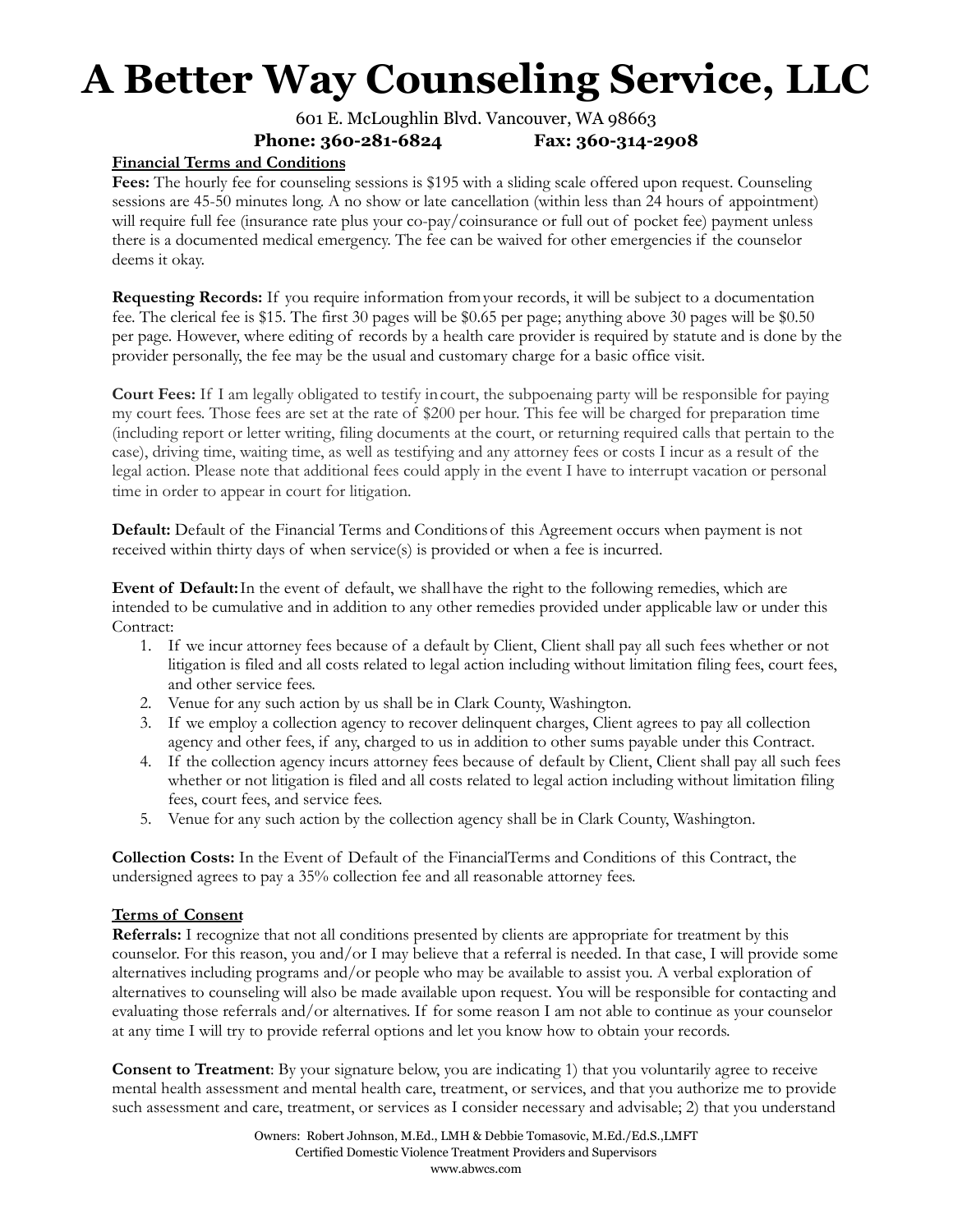# 601 E. McLoughlin Blvd. Vancouver, WA 98663 **Phone: 360-281-6824 Fax: 360-314-2908**

and agree that you will participate in the planning of your care, treatment, or services, and that you may at any time stop treatment or services that you receive through me; 3) that you have read and understood this statement and have had ample opportunity to ask questions about, and seek clarification of, anything unclear to you; and 4) that I provided you with a copy of this statement. By my signature, I verify the accuracy of this document and acknowledge my commitment to conform to its specifications.

### **This Agreement is governed by the laws of the State of Washington.**

# **Washington State Law requires that the following statements be placed in every disclosure statement:**

"Counselors practicing counseling for a fee must be registered or certified with the Department of Health for the protection of the public health and safety. Registration of an individual with the Department does not include recognition of any practice standards, *nor necessarily implies the ef ectiveness of any treatment."*

"The purpose of the Counselor Credentialing Act (Chapter18.19 RCW) is (A) To provide protection for public health and safety; and (B) To empower the citizens of the State of Washington by providing a complaint process against those counselors who *would commit acts of unprofessional conduct."*

**Severability Clause:** The provisions of this Agreement are separate and divisible, and if any provision hereof should be declared to be void and/or unenforceable, the remaining provisions shall be construed and shall be valid as if the void and/or unenforceable provision was not included in this Agreement.

# **Email and Text (SMS) Messaging Informed Consent**

If you would like to be communicated with by email or text message, I need to make sure you are aware of the confidentiality and other issues that arise when we communicate this way and to document that you are aware of these terms and agree to them.

I understand that all email messages are sent over the Internet and are not encrypted, are not secure, and may be read by others. I understand that my email communications with my therapist will NOT be encrypted and, therefore, my therapist can NOT guarantee the confidentiality and security of any information we send via e-mail. I understand that SMS messages are even less secure than email, and the same conditions apply. I understand that for this reason my therapist has advised me not to send sensitive information via email or SMS message. This includes information about current or past symptoms, conditions, or treatment, as well as identifying information such as social security numbers or insurance identification information.

By signing below I hereby give permission for my therapist to reply to my messages via email, including any information that my therapist deems appropriate, that would otherwise be considered confidential. I agree that my therapist shall not be liable for any breach of confidentiality that may result from this use of email via the Internet.

I understand that my therapist will limit SMS messages to brief inquiries or responses regarding scheduling. I understand that my therapist may at times email me information about resources that I can use as part of my treatment. I hereby consent to receive such information via email. I understand that e-mail and SMS communication should not be used for urgent or sensitive matters since technical or other factors may prevent a timely answer. I understand that if I use email or SMS to make or request scheduling changes it is my responsibility to confirm that my therapist has received my communication more than 24 hours before the appointment time being changed. If I believe I need a response within 48 hours, I will not use email but will call my therapist. If I do not receive an answer to a routine email or text message within two working days, I understand that I should call my therapist. I understand that all email and SMS communications may be made part of my permanent medical record and would be accessible to anyone given access to those records. I also